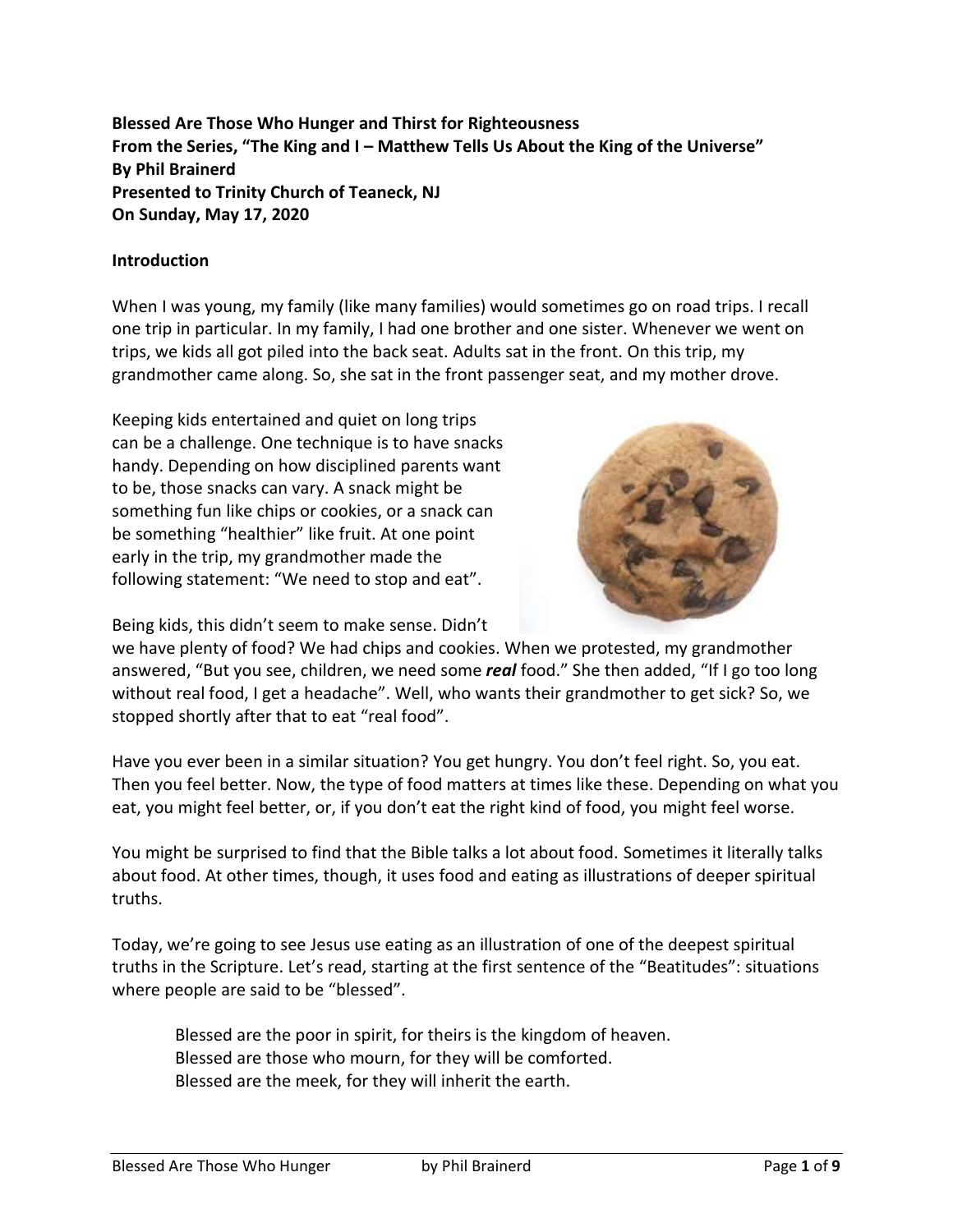Blessed are those who hunger and thirst for righteousness, for they will be filled. (Matthew 5:3-6)

To understand this, we need to ask some questions.

#### **I. What does it mean to hunger?**

The first question is, "What does it mean to hunger?" The answer may seem obvious, but let's talk about it.

I remember once visiting a family with a baby. The baby had been quietly napping for some time while the adults had a good conversation. Then, we all heard that sound - The sound of a baby crying off in the distance. The mother looked at her watch and simply said, "time to feed the baby".

The feeling of hunger goes so far back in our personal development, that no one is even able to remember the first time they felt it. If we didn't come out of the womb hungry, we had the feeling shortly after being born.

We all know what it's like to be hungry. It's universal. Every language has a word for it. A little while back, I saw an article entitled, "How to say, "I'm Hungry" in 10 different languages". It's one of the first things you need to learn if you want to be a world traveler.

Along with hunger is thirst. We hunger for food - we thirst for water. We can mix all kinds of things into water, but it's the water we want.

#### **II. The Source of These Feelings**

Now, why do we have these feelings? This is important: *These feelings tell us that something is wrong.* We run on food – it's our fuel. In the incredible things called our bodies, God has placed mechanisms that store digested food as fat. However, our bodies can only hold so much. If we run out, bad things happen to our bodies.

Water allows certain chemical reactions to happen in our bodies. It cools us when we're hot. On a hot day, we sweat. Again, God has placed mechanisms in our bodies that store this vital element. But again, we can only hold so much. When we run out, other bad things happen.

So, along with the amazing mechanisms God has given us to store food and water, he has given us amazing mechanisms to warn us when we're running short and need more - The feelings of hunger and thirst.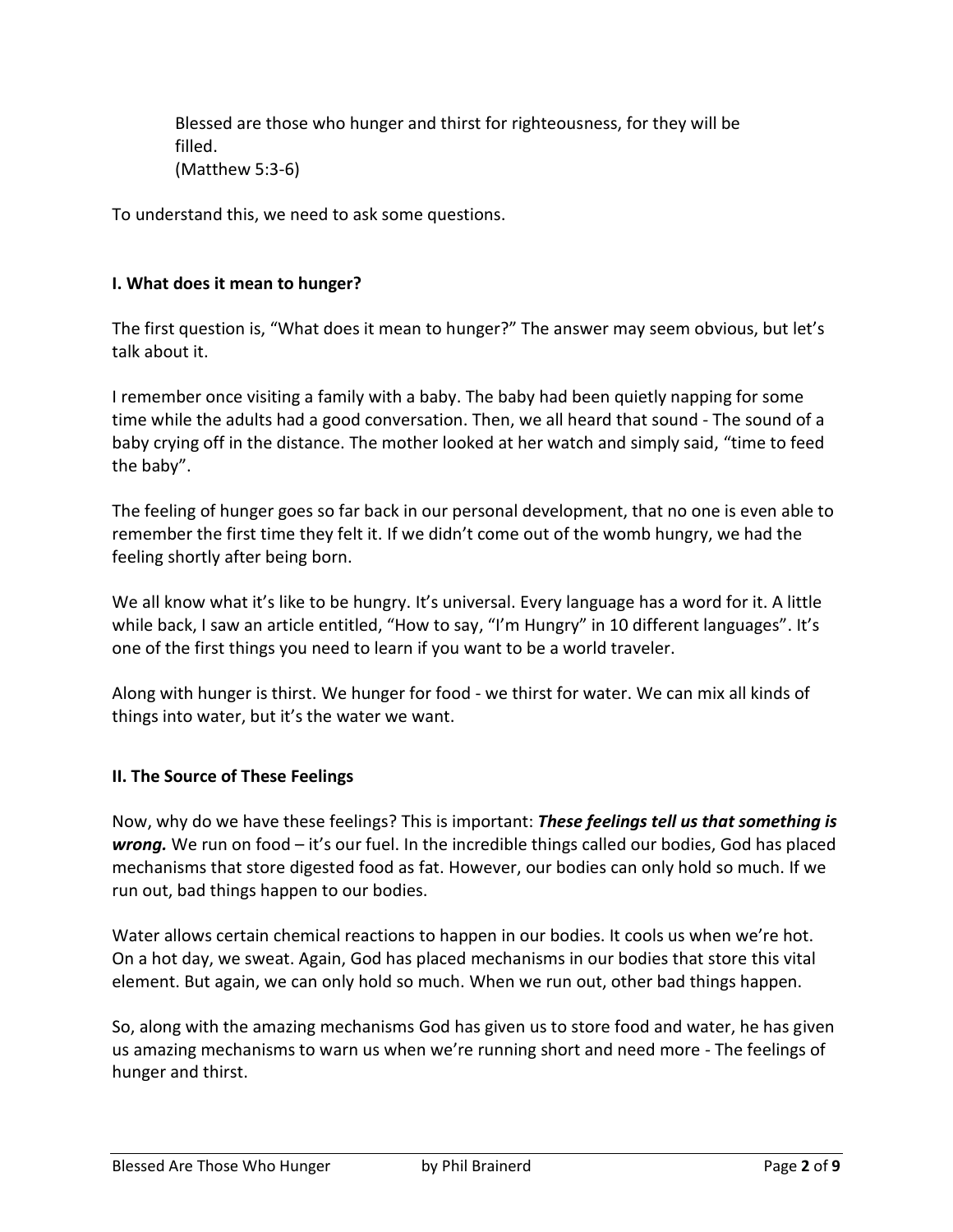Fortunately, most people's bodies let us know we're running low long before we run out. These feelings come in degrees. If we need a little food, we get a little hungry. If we need a little water, we get a little bit thirsty. The longer we wait, the stronger these feelings get. We have special words for those times like this: For food we have "famished" and "starving". For water we have words like "parched".

# **III. The spiritual Truth**

OK. We all get this. So, here is where we see the wisdom of God. Jesus uses this common feeling to communicate spiritual truth. He says, "Blessed are those who hunger and thirst for *righteousness*". Why would people do that? Why would they hunger and thirst for righteousness?

### *As much as we need food, we need righteousness even more. This is where the beatitudes build on each other.*

Jesus started by saying, "Blessed are the poor in spirit". We learned when we studied that saying that "poor in spirit" means we are spiritually bankrupt before God. We have sinned and this places us in a state where we are helpless. We can do nothing to save ourselves.

Then Jesus said, "Blessed are those who mourn". It's one thing to realize that something is broken. It's another to feel sad about it – to regret it – to mourn over our spiritual poverty.

Then Jesus said, "Blessed are the meek". The arrogant person doesn't see any need for God. They get what they want (they think) by using their own power for their own interests. The meek person understands that they are totally dependent on God. And the meek person is happy to receive God's help. From that point forward, they're open to using whatever power God has given them to serve him and others.

This brings us to hungering. So now, we have a person who understands their spiritual poverty. They're mourning over their sin. They're ready to accept God's help. At this point, they begin to understand that there is another side to sin. Sin isn't just that we've done wrong. *Sin is that we haven't done right.*

The great Hebrew King David said something amazing in Psalm 19: "The heavens declare the glory of God." (Psalm 19:1) Almost everything in all the universe on some level glorifies God. They glorify God because they were created to do that.

There are only two things that don't glorify God. These are the beings that God created with the ability to make choices. Angels were created to make choices. Some chose to disobey. We call those "fallen angels" or demons. Fortunately, there were lots of angels who chose to obey and follow God. We call those the good angels, or often, just "angels" for short.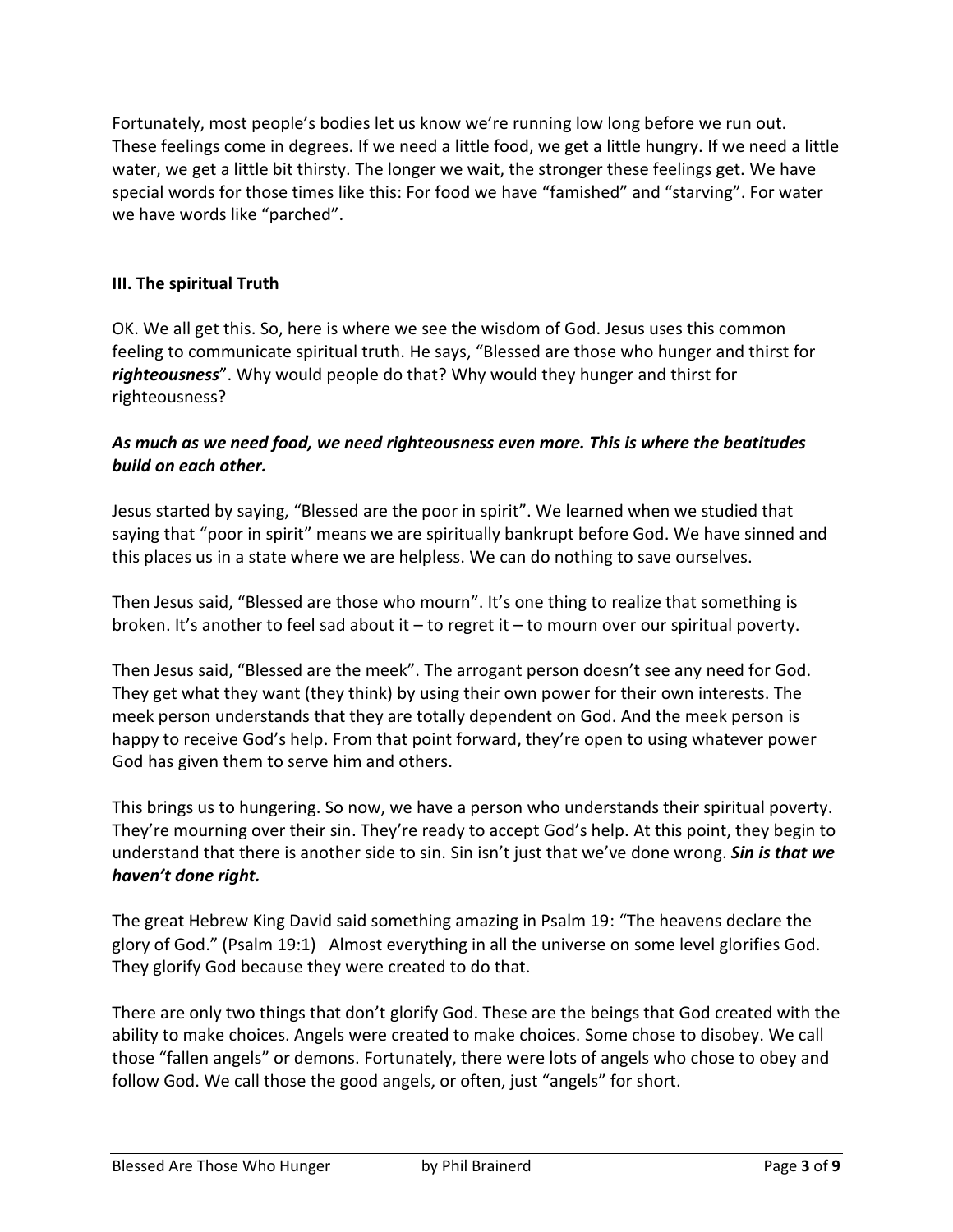Humans were created to make choices. Sadly, we too chose to disobey. So, we are part of a small group in the universe that does not glorify God. We don't do what is right.

But then, God touches our hearts. Jesus once told us that we need to be born again. (John 3:3) When we are born the first time, in the natural way, we are born with a problem. We're born in sin. We don't have a lot of space to explain this, so let me just hit the subject on a high level. When the first humans, Adam and Eve, were created, they were the parents of the whole human race. When they sinned, when they disobeyed, when they did wrong, they brought all of humankind under a curse. Because of their actions, we are all born in sin. King David, who we mentioned earlier, wrote this:

For I know my transgressions, and my sin is always before me. Against you, you only, have I sinned and done what is evil in your sight; so you are right in your verdict and justified when you judge. Surely I was sinful at birth, sinful from the time my mother conceived me. (Psalm 51:3-5)

This is another reason we're bankrupt before God.

When a child is born through natural means, they begin to hunger for food soon after birth. When a person is born again, when their spirit is made alive by the Holy Spirit, they begin to hunger for what they haven't had their whole natural life. *They hunger and thirst for righteousness.*

The reason righteousness is more important than food and water is this: We need food and water to live, but we live to glorify God. Food and water just help us to fulfill our purpose.

# **IV. The Reward**

Now, when Jesus gave the beatitudes, there was always a reward. Let's read what Jesus has told his disciples so far:

3 "Blessed are the poor in spirit, (Me: Why? Why are they blessed?) *for theirs is the kingdom of heaven.* 4 Blessed are those who mourn, (Why?) *for they will be comforted.* 5 Blessed are the meek, (Why?) *for they will inherit the earth.* 6 Blessed are those who hunger and thirst for righteousness, (Why?) *for they will be filled.* Matthew 5:3-6 (Amplified)

Those who hunger and thirst for righteousness will be rewarded. They will be filled.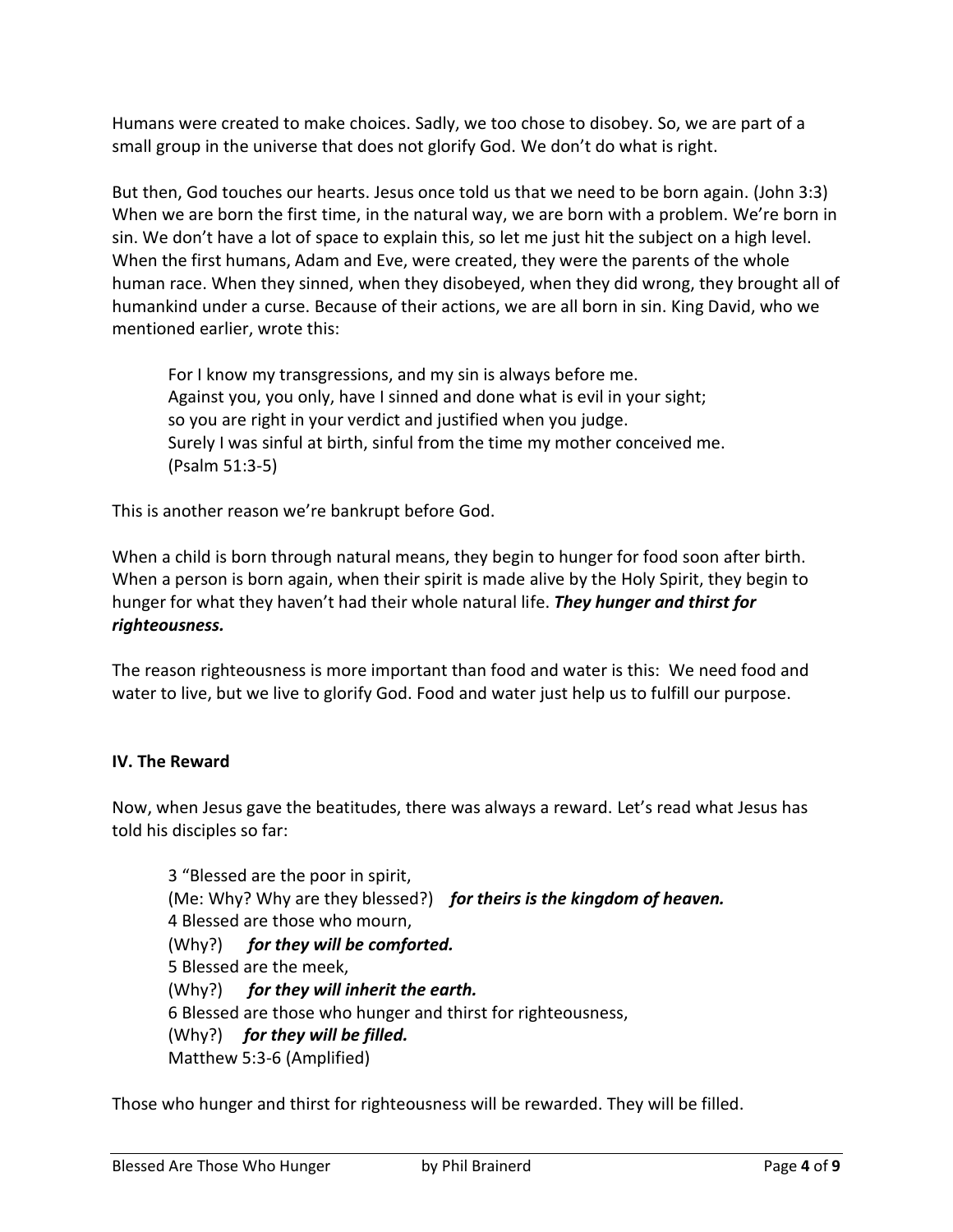The word that is translated "filled" here is interesting. Some modern translators use the word "satisfied". "Filled" and "Satisfied" are similar ideas. Have you ever been hungry and had some food, and then thought to yourself, "That wasn't quite *enough*"? You'd like more. You've eaten. Maybe you've eaten something healthy? But you're not *satisfied*.

Now imagine that you're visiting a restaurant with a buffet. Buffets have had different names through the years. Some call them "Meal bars". The Swedish people had a good word for "buffet". They called it a "Smorgasbord".

Ah! At a buffet, a Smorgasbord, you can go back as many times as you want. Salad, main course, meats, and of course, dessert. There is no need to stop before you're satisfied, full, maybe even stuffed.

That last word, "stuffed" is interesting because that's one of the ways the original Greek word is used. It can be used for fattening an animal. If a wealthy person threw a big party and wanted to show off, they would take a calf and overfeed it every day from the day it was born until the time of the party. This resulted in what was called a "fattened calf".

Yep – that's the word here. Blessed are those who hunger and thirst for righteousness. Why? - Because they will be filled.

- They will be satisfied.
- They will be *stuffed*.

#### **V. How God Does This**

How does God do this? He does it in two ways.

#### *1) First, he does it through the sacrifice of Jesus Christ on the cross.*

A number of things happened at the Cross. Christians know that Jesus paid the price for our sin. That's wonderful. But God does more than that. He doesn't only pay the debt created by our sin. He then gives us the righteousness of Christ.

Here's how he does it: He places us *into* Christ. The Apostle Paul wrote about this. Prior to meeting Jesus, Paul thought that the goal of a believer was to perform all kinds of good works under his own power. But then, he met Jesus and learned about the real path to salvation. Here's what he said about all his supposed good works:

I consider them (those works) garbage, that I may gain Christ 9 and be found in him, not having a righteousness of my own that comes from the law, but that which is through faith in Christ—the righteousness that comes from God on the basis of faith. (Phil 3:8b-9)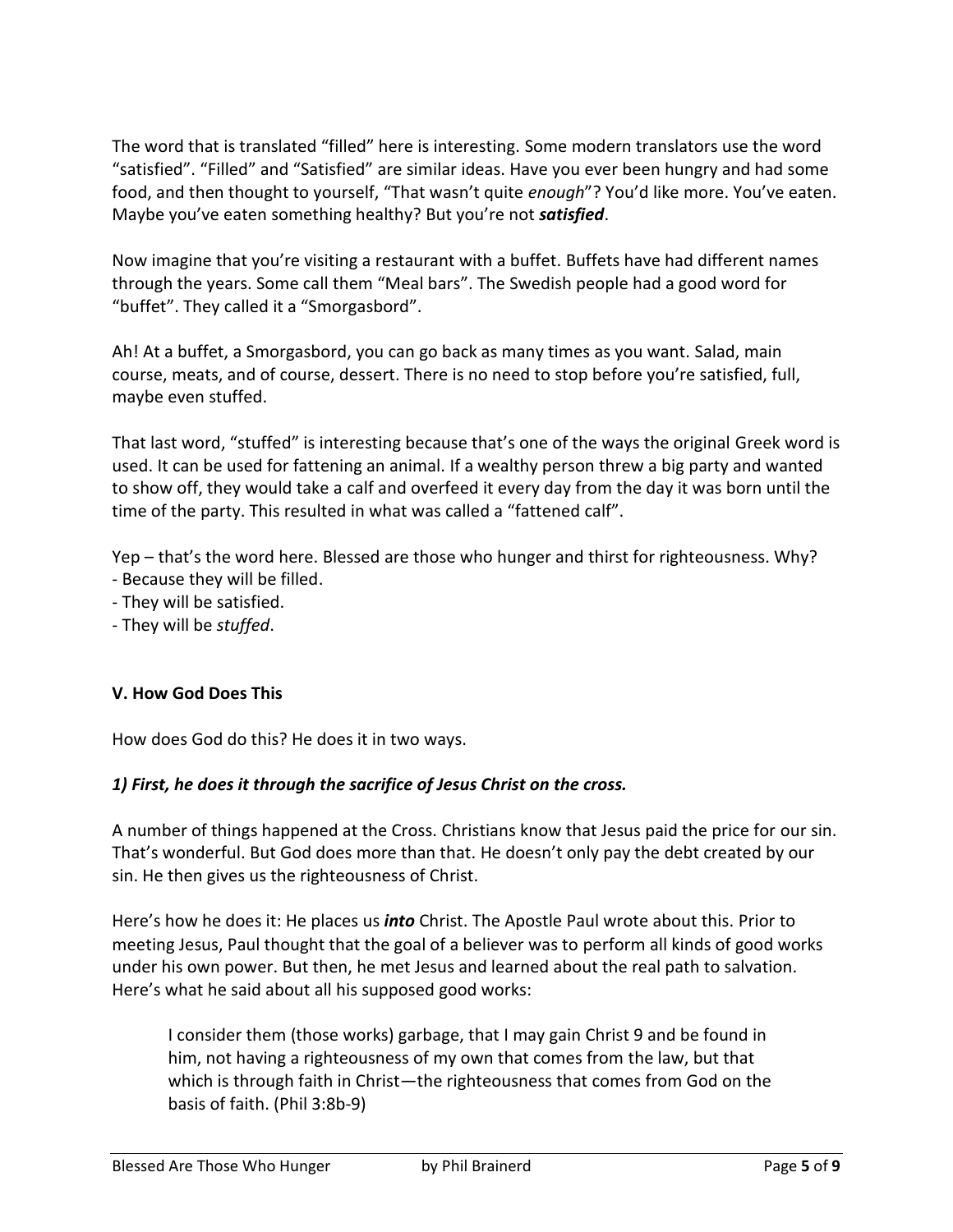So, when we're born again, we're placed into Christ. We don't have any righteousness, so Jesus gives us his. That's plenty of righteousness. We start as spiritual paupers – through Jesus we become spiritually wealthy.

### *2) He empowers us to serve him.*

What is the second way? There's a passage that I often quote to people. It's found in the book of Ephesians, chapter 2. I always read verses 8-9 of that chapter. But here, we need to include verse 10.

For it is by grace you have been saved, through faith—and this is not from yourselves, it is the gift of God— not by works, so that no one can boast. For we are God's handiwork, created in Christ Jesus to do good works, which God prepared in advance for us to do. (Ephesians 2:8-10)

When we're born again, we begin to hunger and thirst for righteousness. We want to do good things to honor and glorify God. So, God helps us! He has prepared good works for us to do. And he helps us to do those good works through the power of his holy Spirit.

#### **VI. Old Testament Passages**

As we've been studying the Christian Manifesto together, we've been reminded each time that much of what Jesus is saying isn't brand new. Believers throughout the ages have come to this point.

Remember, we've learned in our series that the book of Psalms is a songbook. It contains songs and hymns that the people in the days of Jesus used as they worshipped. So, they were familiar with what the Psalms said.

As the deer pants for streams of water, so my soul pants for you, my God. My soul thirsts for God, for the living God. When can I go and meet with God? (Psalm 42:1-2)

The writer here says he feels like a deer who runs around on a hot day and can't find any water. The animal pants. It's uncomfortable. Only whereas the deer needs water, the writer here needs God. He needs to worship God and to meet with God.

Now, we've gone another step deeper into spiritual truth. We've gone past longing for personal righteousness to longing for God himself. The writer here longs for God in his life. He longs for worship.

A few verses later he writes this: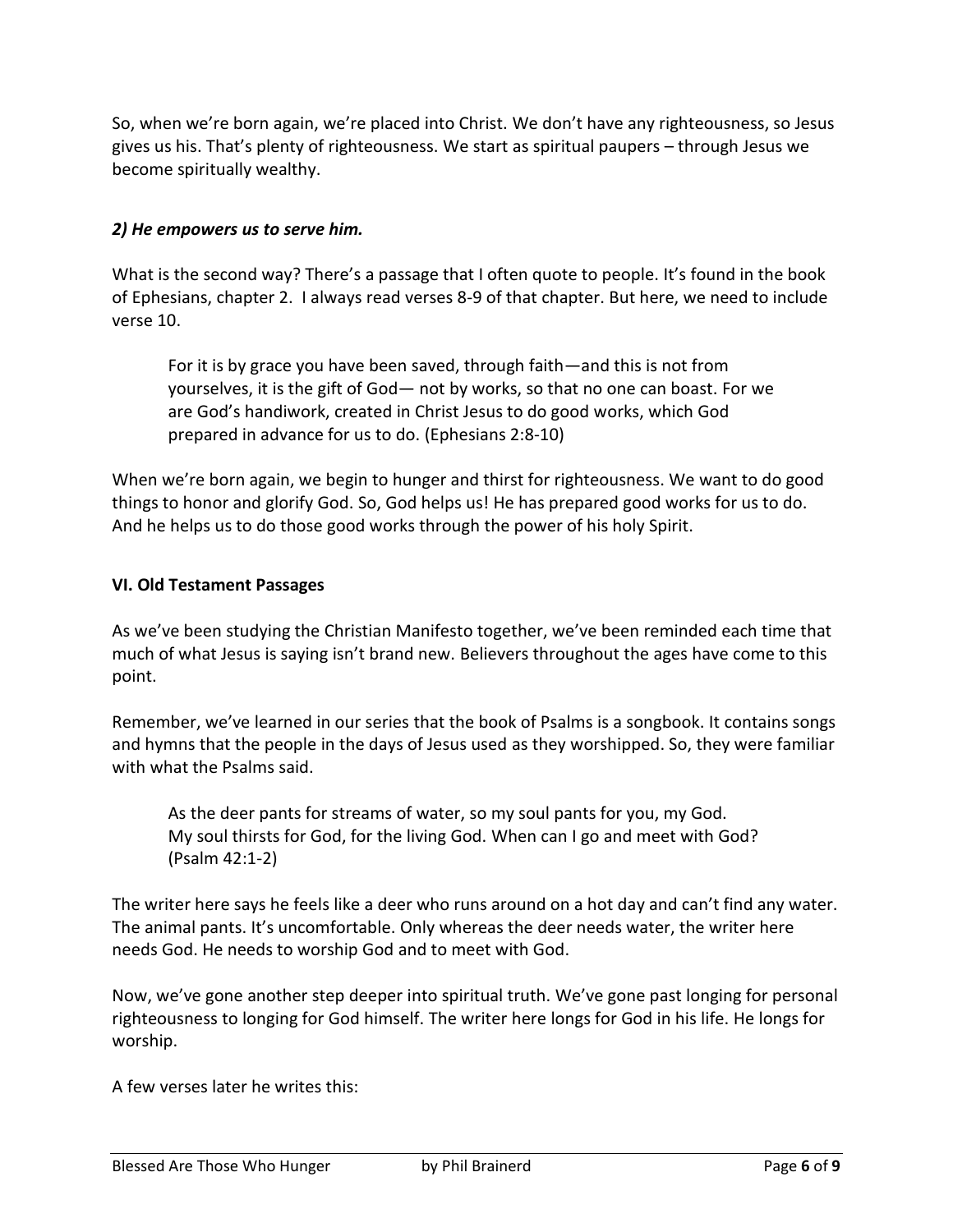Why, my soul, are you downcast? Why so disturbed within me? Put your hope in God, for I will yet praise him, my Savior and my God. (Psalm 42:5)

Remember when I said my Grandmother would get ill if she didn't get real food? Well, this man says, when he can't worship God, he gets spiritually ill. His soul feels downcast. The only cure is to put his hope in God. He longs to praise God. And he knows that when he does that, God will come through.

We see something similar in Psalm 84

How lovely is your dwelling place, Lord Almighty! My soul yearns, even faints, for the courts of the Lord; my heart and my flesh cry out for the living God. (Psalm 84:1-2)

When we don't eat and drink, we get tired. Maybe we faint. This writer says it's the same thing when he can't enter the courts of the living God to worship.

So, when Jesus gave the statements that we're calling his manifesto, Jesus knew that his followers were familiar with these ideas.

#### **VII. Why wouldn't we hunger?**

Now, this brings us to an interesting question. Why does Jesus have to make this statement? Why does he have to talk about hungering and thirsting for righteousness? Well, many people don't hunger and thirst for God. Why not?

Remember that road trip I told you about when I was a kid? We had chips and cookies, so we weren't hungry. This is a big problem for lots of people. Imagine that dinner is at 7:00 in the evening. You're going to a good restaurant with great food. However, at 5, you get hungry. So, you eat a few cookies. You know what happens? When you sit down at the good restaurant, *you're not hungry*.

We live in a broken world. Our world offers all kinds of distractions that are like those cookies. They make us feel OK for a little while, but in the long run they don't help us to deal with the real longings inside of us. So, we get involved more with those distractions. And, we're still not satisfied.

I could spend all kinds of time talking about the bad reactions that happen in our souls when we fill our lives with spiritual "junk food." Our souls are downcast. We feel empty. Maybe we walk around angry. We're certainly not growing spiritual as disciples of Christ.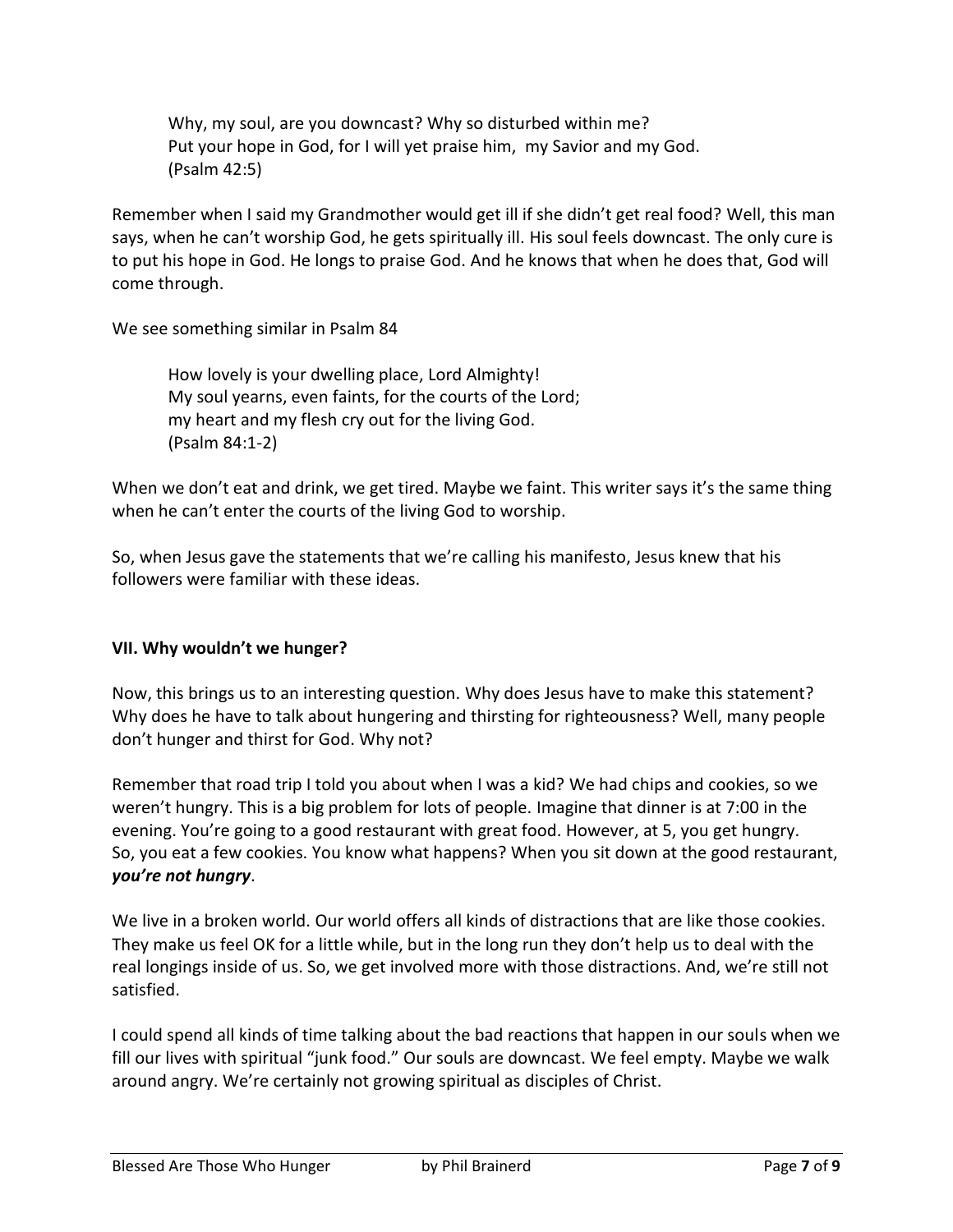Now, I could create a list, but I often find that I only have to ask this question: Do you have things in your life that are like that? Do you have "spiritual junk food"? Then I just have to wait a second. Many people can easily create their own list.

Once you have your list, there's an easy way to find out how bad your list is. Ask: Do you find that you're uninterested in the things of God? Is it easy to skip out of church? Has it been too long since you've opened a Bible on your own? How long has it been since you're prayed and felt confident that God was listening? If you're finding these things in your life, maybe some distractions have come in. Maybe you have spiritual junk food?

Some people even find they can come to church and be uninterested. I worry when I'm in the front of a church on Sunday morning, and I see people looking at their cell phones. Or their toes, or their fingernails. You get the picture.

# **Practical application for today**

Let me give you a challenge. Right now, our world is facing a crisis. Because of the pandemic, lots of things are shut down. Things that would normally distract us. Sadly, other things have popped up to distract: New video games, new movies, new online experiences.

What if you shut the computer off? What if you put the cell phone or tablet away? Grab a Bible. Read. Every day. Start at the beginning of the New Testament and just read something. Maybe you'll read a little – maybe you'll read a lot. And start to pray. Talk with God about the things you read.

Maybe you could find a good spiritual book to read? Something by a Christian author? If you need a suggestion for a good book contact me: Pastor@TrinityTeaneck.org

Fortunately, the parks are opening. Maybe you could find a quiet place and reflect. Early in our study of Matthew's Gospel, we learned how a wilderness experience can be a vital part of the Christian walk.

If you haven't already, it's time to eat some spiritual food - Some real food.

# **Conclusion**

A long time ago, I went on a trip with my family. I had an experience that turned out to have important spiritual ramifications. We all need to eat. When it comes time to eat, there's real food, and there's junk food. Junk food has a way of making you think you don't need the real thing.